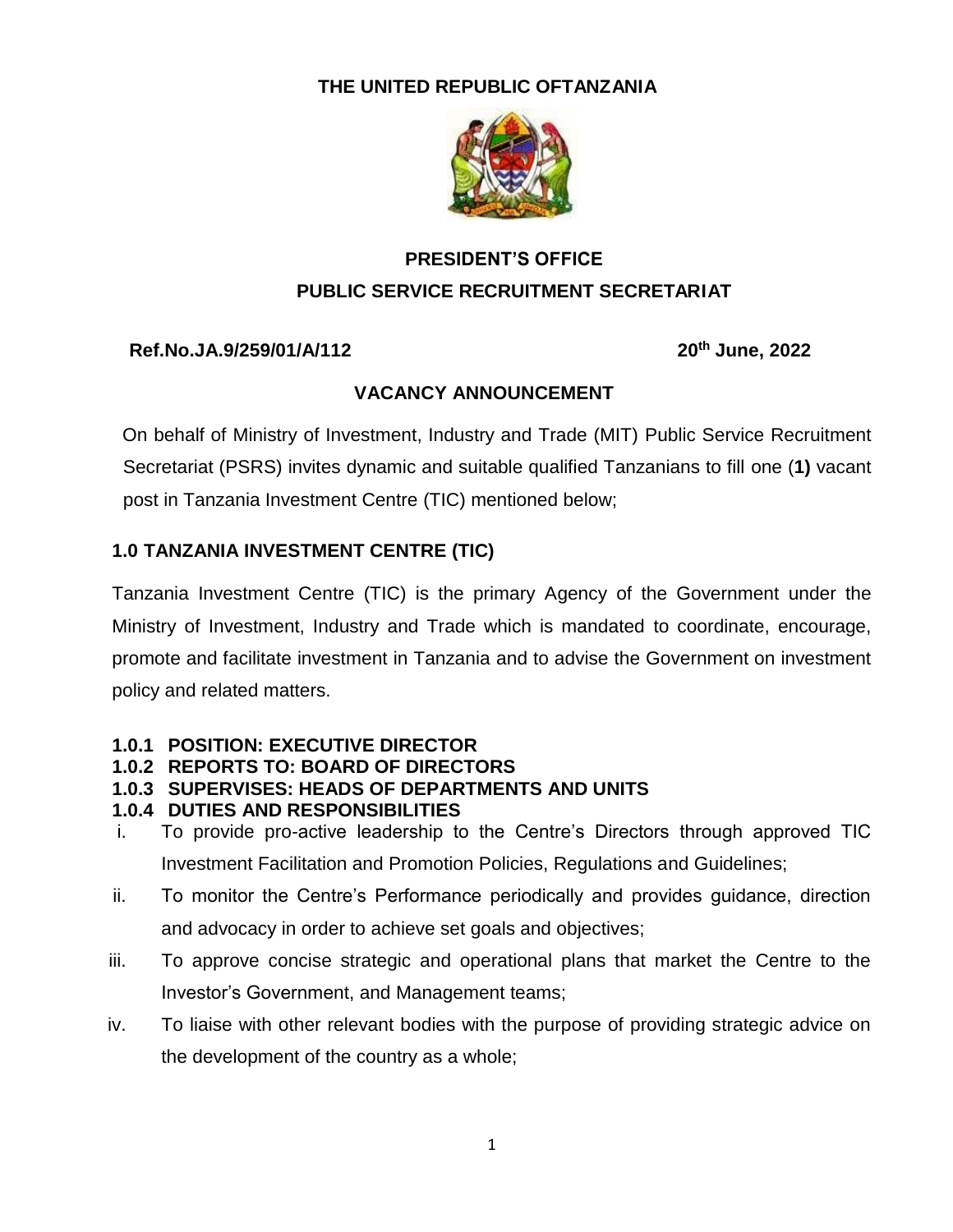- v. To oversee coaching and harmonization of the facilitation and Investment Promotion Policies and Practices with a view to competitively place TIC in a first and World Class Investment Promotion Agency within Africa;
- vi. To serve as Accounting Officer of the Centre and negotiates for adequate sources of funding from local and international sources to sustain the Centre's operations;
- vii. To monitor Centre's Performance in investment promotion through various directorates' reports, interviews, discussion and queries;
- viii. To report quarterly and annual action plans, budgets and operational needs to the Centre's Board;
- ix. To maintain conducive work environment by advocating compliance to rules and regulations;
- x. To maintain proper communication and relationship with relevant stakeholders through forums, exhibitions, media with a view towards creating, attracting and maintaining investment promotion awareness of the Centre hence enhancing corporate image;
- xi. To direct and oversee the coordination, Planning and preparation of Budget for the **Centre**
- xii. To plan, directs, organizes, monitors and controls all matters related to procurement in the Centre;
- xiii. To maintain requisite skills by appointing, training, promoting, transferring, demoting, and dismissing staff through recommendation of such to the Centre Board; and
- xiv. To act as a Secretary of the TIC Board.

#### **1.0.5 QUALIFICATIONS AND EXPERIENCE**

Master's Degree in one of the following fields; Economics, Finance, Accounts, Business Administration majoring in Finance or Accounts, Marketing, Law, or equivalent qualifications from recognized Institutions with working experience of twelve (12) years of which three (3) years must be in Managerial Position. PhD in a relevant field will be an added advantage. Candidate with Accounts profession must have CPA (T), ACCA, ACA, CIA or equivalent professional qualification recognized by the NBAA.

### **1.0.6 SALALY SCALE:** TICS 13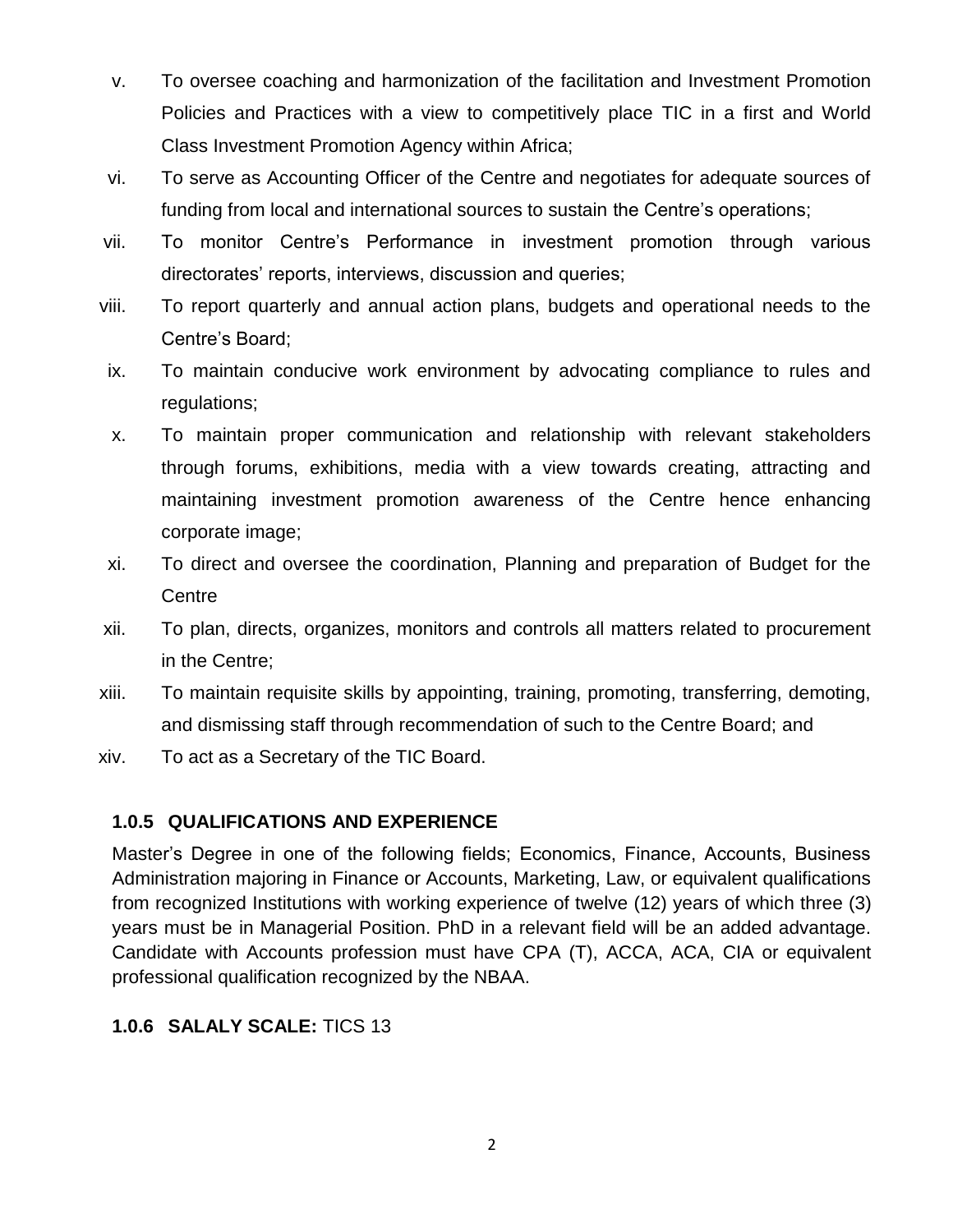#### **GENERAL CONDITIONS**

- i. All applicants must be Citizens of Tanzania with an age not above 45 years of age except for those who are in Public Service;
- ii. Applicants must attach an up-to-date Curriculum Vitae (CV) having reliable contacts; postal address/post code, e-mail and telephone numbers;
- iii. Applicants should apply on the strength of the information given in this advertisement;
- iv. Applicants must attach their certified copies of the following certificates:
	- Postgraduate/Degree/Advanced Diploma/Diploma/Certificates;
	- Postgraduate/Degree/Advanced Diploma/Diploma transcripts;
	- Form IV and Form VI National Examination Certificates;
	- **Professional Registration and Training Certificates from respective Registration or Regulatory Bodies, (where applicable);**
	- Birth certificate;
- v. Attaching copies of the following certificates is strictly not accepted:-
	- Form IV and form VI results slips;
	- Testimonials and all Partial transcripts;
- vi. An applicant must upload recent Passport Size Photo in the Recruitment Portal;
- vii. An applicant employed in the Public Service should route his application letter through his respective employer;
- viii. An applicant who is retired from the Public Service for whatever reason should not apply;
- ix. An applicant should indicate three reputable referees with their reliable contacts;
- x. Certificates from foreign examination bodies for Ordinary or Advanced level education should be verified by The National Examination Council of Tanzania (NECTA).
- xi. Professional certificates from foreign Universities and other training institutions should be verified by The Tanzania Commission for Universities (TCU) and National Council for Technical Education (NACTE);
- xii. An applicant with special needs/case (disability) is supposed/advised to indicate;
- xiii. A signed application letter should be written either in Swahili or English and Addressed to Secretary, Presidents Office, Public Service Recruitment Secretariat, **P.O. Box 2320, Utumishi Building at University of Dodoma – Dr. Asha Rose Migiro Buildings - Dodoma.**